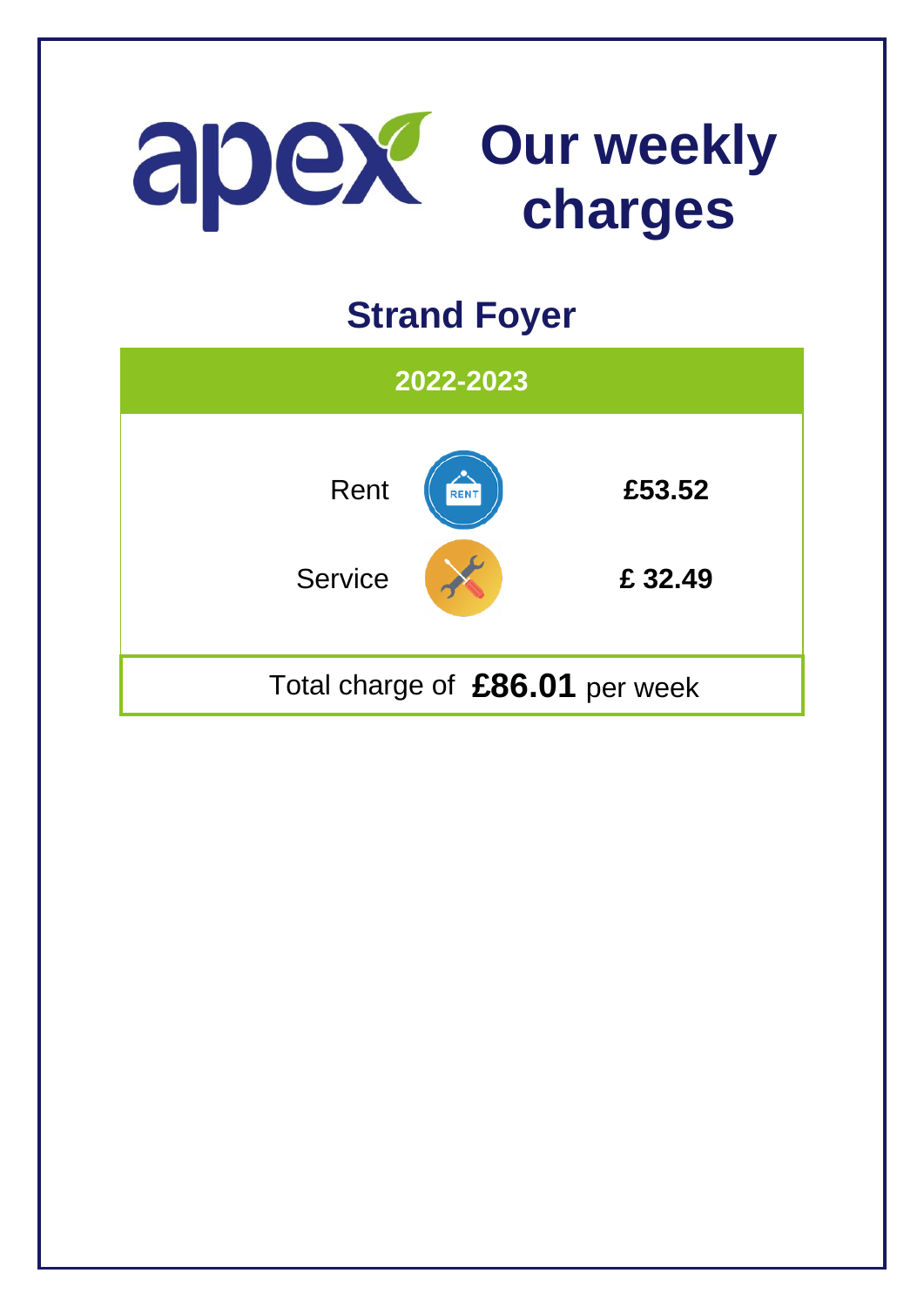# **Our weekly charges explained…**

Before moving into your new home one of our Housing Officers will undertake a financial review to help identify any benefits or help with charges that you might be entitled to.

**Housing Benefit may cover all or part of the following charges based on an assessment of your income, savings, property and other capital; if not, you must pay these charges in full:**

### **Rent**

This is the rental charge for your property.

### **Service**

This charge covers the cost of the shared services we provide in your home such as heat & lighting, cleaning, gardening, laundry equipment & its upkeep and maintenance of common areas.

**Supporting People may cover all or part of the following charges based on an assessment of your income, savings, property and other capital; if not, you must pay these charges in full:**

### **Support**

This covers the cost of providing you with tailored individual support and will be based on an assessment of your individual needs.

**You are responsible for paying the following charges in full (unless otherwise stated):**

### **Care**

This covers the cost of meeting your assessed care needs. This will normally be paid by the local Health & Social Care Trust with the exception of Housing with Care.

### **Individual Care Charge**

This charge is equivalent to your Personal Independence Payment (Daily Living Component) and reflects your individual care needs as assessed by the Social Security Agency.